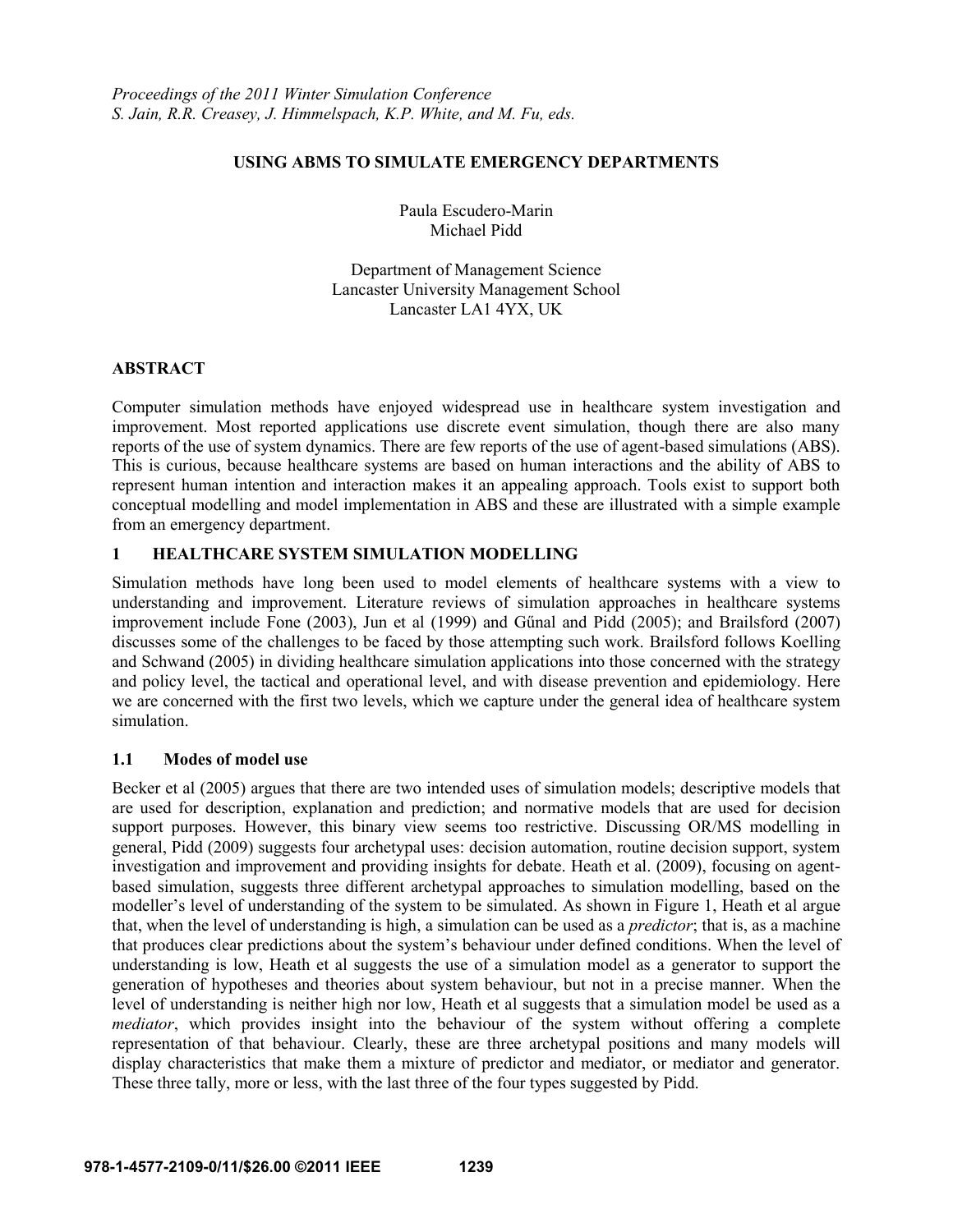*Escudero and Pidd*



Figure 1: Roles of simulation models (from Heath et al 2009)

# **1.2 Simulation modelling approaches**

Discrete event simulation (DES), system dynamics (SD) and agent-based simulation (ABS) are the main three approaches used when simulating healthcare systems. The typology of Heath et al, suggests that discrete event methods are best suited to use as predictors, or mediators, or somewhere between the two. Hence it should be no surprise that discrete event methods have enjoyed widespread use in healthcare modelling as documented in the literature reviews. Many SD models have also been developed (Brailsford 2007), though these seem to be fewer than DES models. SD models seem best suited to be used as generators; see Lane et al (2000) as an example of such an approach. What then of agent-based methods? Their use will be more formally considered later, but they seem best suited as mediators or, possibly, as generators. ABS models may offer ways to provide insight and to generate hypotheses about system behaviour by representing this as a result of the interaction of individual agents. However, the literature contains very few examples of ABS for healthcare system modelling, whatever the intended mode of use.

# **2 HUMAN PERFORMANCE MODELLING**

In non-healthcare domains such as manufacturing, simulation methods have been used in human performance modelling (Kuljis, Paul, and Stergioulas 2007). Baines et al (2004) argues that errors in predicting performance in manufacturing system simulations are mainly due to inadequate representations of human behaviour in simulation models. Specifically, they suggest that it may be necessary for models to incorporate relationships between the performance of a person and the factors that affect that performance. In healthcare systems, perhaps even more than in manufacturing systems, the need for human discretion, contact and interaction suggest the importance of considering human behaviour. According to Kuljis, Paul, and Stergioulas (2007), performance metrics are taken seriously in healthcare as a way to monitor performance levels and quality of care. However, a single-dimensional focus on particular metrics, such as those related to waiting times for treatment of admission to hospital have often over-ridden reasonable clinical priorities. It seems that the performance measurement systems in place act as incentives to encourage particular aspects of performance. For example, from the mid-2000s to 2010, EDs in the UK NHS were set targets to complete the treatment of 98% of patients within 4 hours and some argued that this led to the distortion of clinical priorities. This suggests that the effect of incentives and other aspects of human performance are very important in healthcare. Therefore, in order to better understand the performance, it seems sensible to consider the inclusion of human performance factors in simulation models.

# **2.1 Human performance modelling in discrete event simulation**

Some elements of human performance have long been included in DES models, usually by representing people as resources or as entities with multiple attributes that carry parameter values. The parameter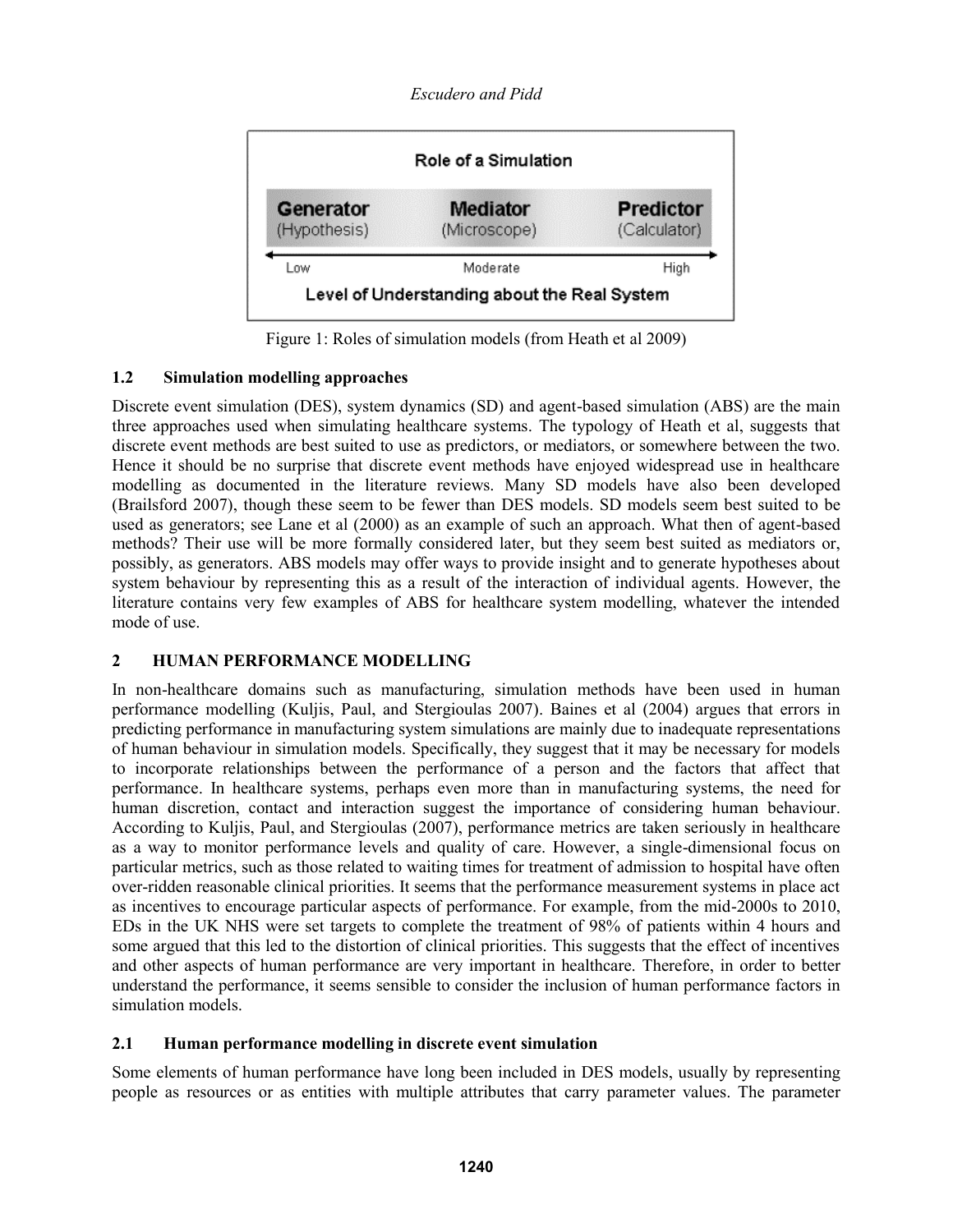values both define and are a result of human behaviour. Garnett and Bedford (2004) suggests that there are four main elements of human behaviour incorporated in DES models, albeit with limitations.

- 1. Human workload capacity, multi-tasking and attention span: usually focusing on the structure of a task, rather than on the person performing it.
- 2. Physiological and environmental factors such as age, time of the day, light, temperature or noise, which are usually outside a person's control.
- 3. Decision making processes: incorporated in different ways, ranging from simple 'either/or' rules to rules that allow evaluation of different strategies by linking the DES model with an expert system.
- 4. Human psychological factors such as motivation: including emotion, cognition and social status.

Within the healthcare system simulation literature, Brailsford and Schmidt (2003) describes a model that captures patient's motivation to attend for screening for diabetic retinopathy when offered an appointment. The model was based on a previous DES study of screening for diabetic retinopathy in a group of patients, in which the probability of attendance was constant for every patient (Davies et al. 2000). The motivation of patients to attend was implemented in the later model by adding more fields to the attributes of patient records to cover their physical, emotional, cognitive and social states. This example shows the potential for including human behaviour in DES models and leads to a more accurate way of modelling attendances for screening. However, this approach to modelling patient behaviour does not consider interactions with clinicians and others.

Another example is Gűnal and Pidd (2006), which describes a DES model of the process flow of patients through an A&E department. The model represents the multitasking behaviour of medical staff by fragmenting each doctor and nurse into M parts so that the workload triggers multitasking behaviour. Although this is a good example of representing human behaviour and decision making processes in a model, one of the limitations of this method is that it ignores any other possible factors that may affect the multitasking behaviour. These factors may depend, for example, on the doctors' interactions with patients, other medical staff and their working environment.

## **2.2 Human performance modelling in system dynamics**

Though system dynamics (SD) applications in healthcare are not as common as DES (Brailsford and Harper 2008), there is a considerable literature in this area (Bayer et al. 2007; De Vries and Beekman 1998; Gonzales-Busto and García 1999; Lattimer et al. 2004; Leischow and Milstein 2006; Sardiwal 2007). Several studies investigate the relationship between healthcare demand, healthcare capacity and waiting times under different scenarios and incorporate behavioural assumptions (Brailsford et al. 2004; Lane et al. 2000; Royston et al. 1999; Van Ackere and Smith 1999; Wolstenholme 1993, 1999).

In 1995, the OR Group of the UK Department of Health (Royston et al. 1999) began to use system dynamics to understand and improve the performance of Emergency Departments. The initial aim was to expose the structure of the UK healthcare system by considering the interactions among its different parts. The idea was to help different healthcare stakeholders develop their understanding of system behaviour resulting from system structure. This work demonstrated important relationships among different sectors of the healthcare system, such as the observation that longer waiting times in GP consultations tend to elevate the number of arrivals at emergency departments. Another important finding in this model is that behaviour changes (e.g. willingness to admit) have a greater effect than changes in capacity.

Lane et al (2000) describes the use of SD to understand the different factors contributing to the long delays for unplanned, urgent admission to acute hospitals in the UK and to explore the dynamics of the system of which the emergency department is one element. The model considers interactions between the demand pattern, ED resource deployment, other hospital processes and bed capacity. The main finding is that although some delays in the patient's pathway are inevitable, a selected augmentation of A&E resources may lead to some reductions in those delays. Additionally, the study demonstrated that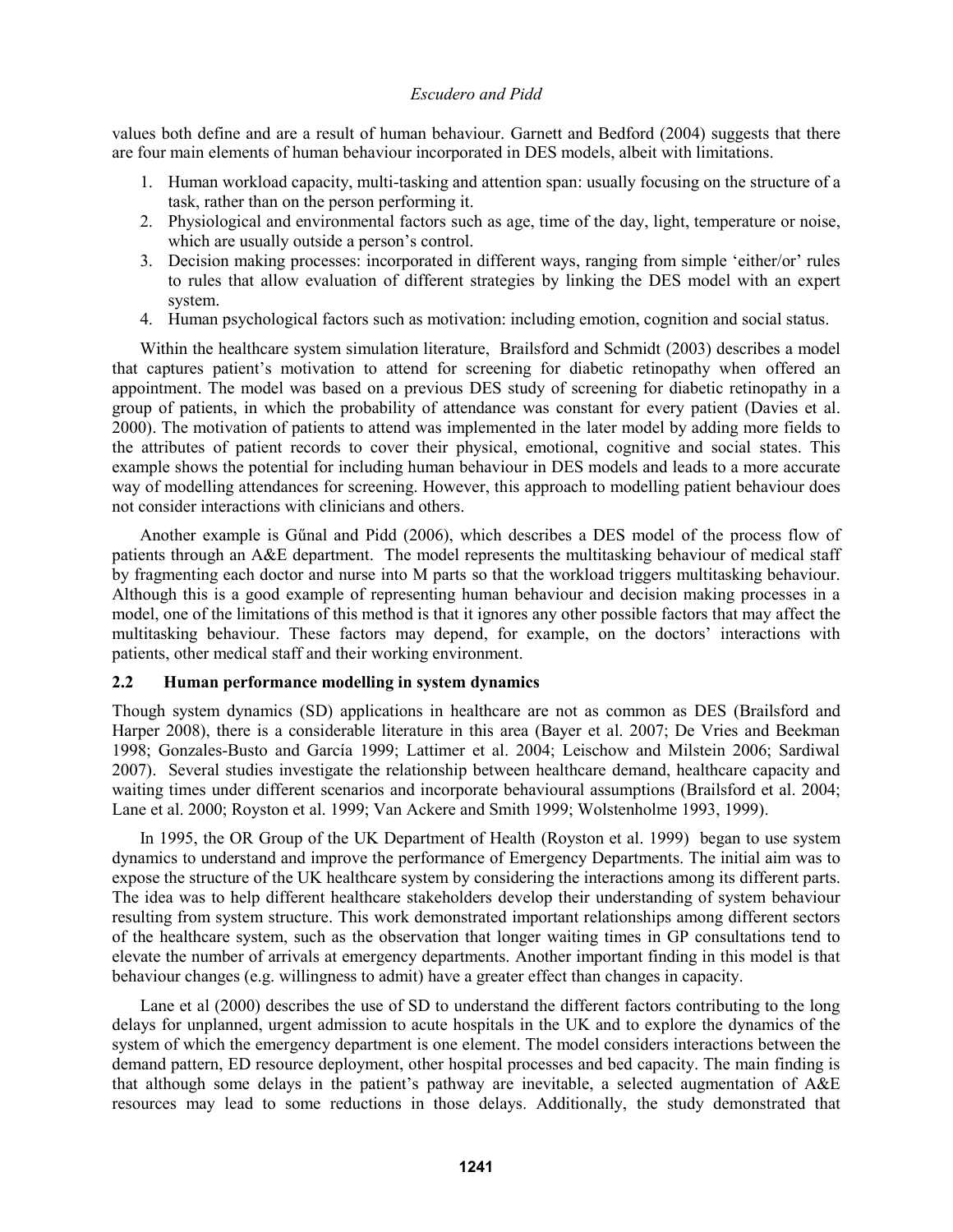reductions in bed capacity have more impact on elective surgery cancelations than on waiting times for emergency admissions.

In summary, most SD applications have investigated the relationships between healthcare demand, healthcare capacity and within-hospital delays; others have investigated the interactions between different units of a hospital and other sectors of the healthcare system

## **3 AGENT BASED MODELLING AND SIMULATION**

The term "agent" is used in different ways in different disciplines such as artificial intelligence, social science, complex science, game theory; however, there are several views about what an agent is (Borshcev and Filippov 2004). In general terms, an agent can be defined as an autonomous entity which makes decisions based on a set of rules (Bonabeau 2002). A broader definition considers an agent as an entity that possesses skills and resources and is capable of acting, perceiving and communicating, with behaviour driven by a set of tendencies (Ferber 1998). Although there are several different definitions of agent, there is some agreement: in complex adaptive systems, agents are the decision making components. That is, an agent can be seen as anything that makes choices in a system (North and Macal 2007). Moving beyond this general concept to consider agent-based modelling, an agent must be responsive, proactive and social (Wooldridge 2002). Thus agents must have attributes to make them uniquely identifiable individuals with behaviours that interact with one another to produce system behaviour. Additional characteristics such as adaptation, goal-direction and heterogeneity are often useful but not always required (Macal and North 2010).

In general, agent-based modelling and simulation (ABMS) is used to study complex systems that include agent entities whose dynamic behaviour is caused by and causes the state of the system (Shi and Brooks 2010). Although the term complexity may have different definitions, in general a complex system consists of interconnected components that work together in order to meet an objective and interchange resources and information with the environment (Tan, Wen, and Awad 2005). Therefore, in agent-based terms, a system is modelled as a set of heterogeneous agents that create overall behaviour through their interactions (Bonabeau 2002; Macal and North 2008; North and Macal 2007) . An agent-based simulation is a multi-agent system in which agent behaviours and interactions are simulated for a particular purpose (Van Dyke Parunak et al. 1998; Borshcev and Filippov 2004; Macal and North 2010).

# **3.1 ABMS tools**

There are several software toolkits for building ABMS applications, including free implementations of very simple approaches such as NetLogo. Published surveys of toolkits available for ABMS modelling consider aspects such as the domain where the toolkit is intended to be used, the programming language required to build the model, the possibility for visual programming and whether the software is open source (Castle and Crooks 2006; Nikolai and Madey 2009; North et al. 2006; North and Macal 2007; Serenko and Detlor 2002; Shi 2008). The Repast System (North and Macal 2007) is a widely used, open source ABMS toolkit that supports the use of several programming languages. The electronic database of literature *Web of Science* shows a total of 110 records for the topic "repast". Repast toolkits include tutorials to support novice users and user support networks such as mailing lists, listservs, online forums and FAQs, a library of example models, a selection of references/publications on the toolkit (Nikolai and Madey 2009). Repast Simphony (also known as Repast S) was chosen for the ABMS work in this project, though that is the subject of another paper.

## **4 ABMS MODELLING OF EMERGENCY DEPARTMENTS**

A large and growing body of literature describes the use of DES and SD models in Emergency Department (ED) studies. However there are few reports of the use of ABMS for this purpose. Kanagarajah et al.(2006) describes a hypothetical ABMS of an Emergency Department intended to demonstrate the effects of fluctuations in workload and economic forces on patient safety. The agents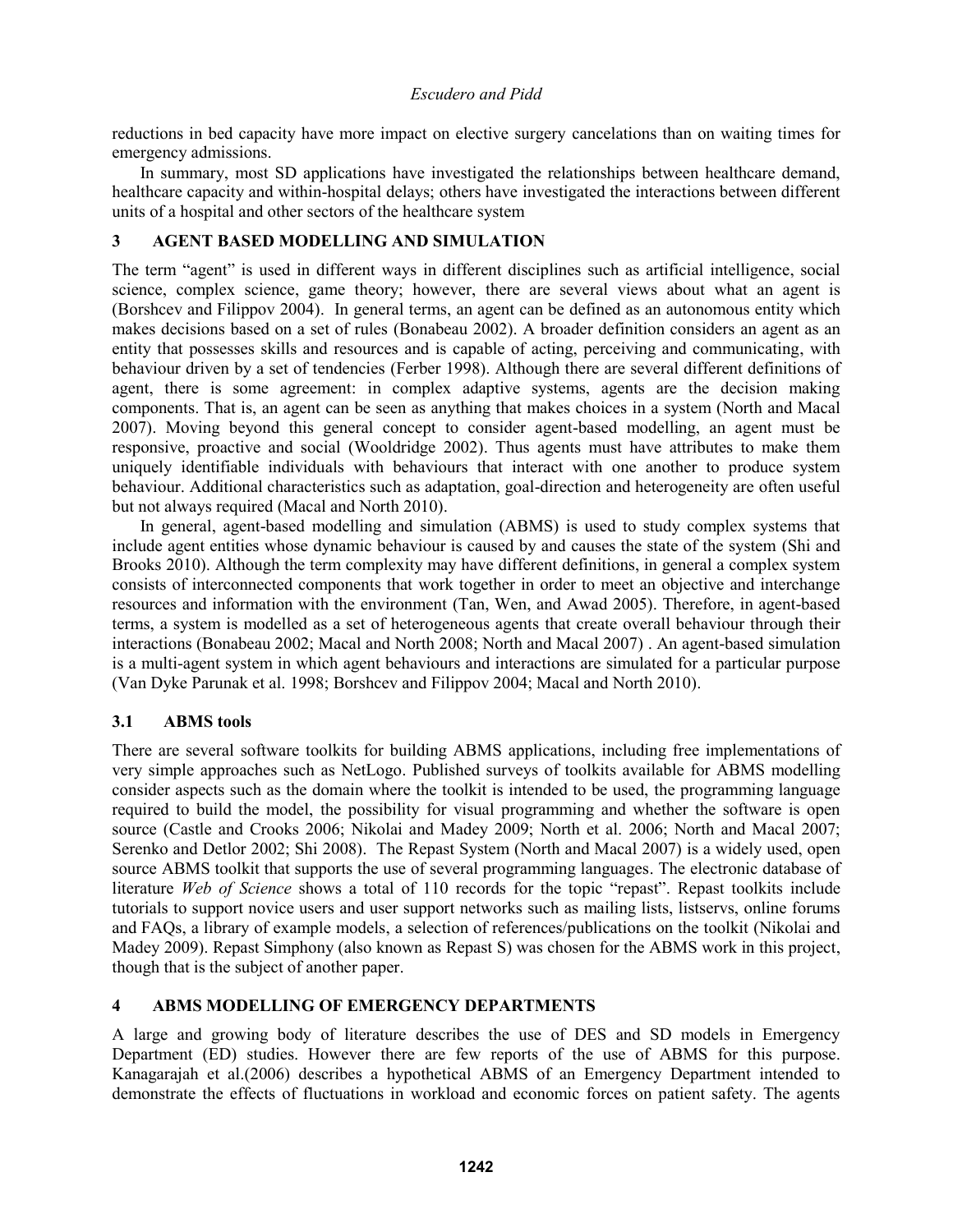included are: patients, doctors, nurses, technicians, treatment rooms and managers, and all are programmed to aim for minimizing preventable adverse events while managing patient's outcomes. Patients are attended based on their condition, the time spent by medical staff with patients depends on demand pressures and patient characteristics, and doctors may work faster or in busy periods to clear excessive queues. The interactions among the agents within the model are defined by elementary rules of decision making, movement and action.

This is a clear illustration of the potential use of ABMS in modelling EDs. As in the non ABMS model of Gűnal (2008), medical staff modify their behaviour based on the workload. The behaviour of the doctors is represented by changes in the speed of the work but overlooks other aspects of doctor behaviour: such as the actions or decisions that staff can take. For example, a doctor might decide to ask for more investigations on a patient in order to give a more accurate diagnosis when not under pressure to discharge a patient soon and may not do so when very busy.

Stainsby et al.(2009) describes a preliminary conceptual ABMS model of an ED model with 5 classes of agent: patients, companions of patients, administrative staff, nurses and doctors.. The conceptual model shows patient flows and interactions among agents. Stainsby et al discuss the importance of modelling human factor in emergency departments based on the idea that humans are physiologically and psychologically complex and therefore interactions among people can get much more complex. The purpose of this model is to help understand some important questions about people's behaviour in an emergency department. For instance, they suggest that using the ABMS will support increased understanding of why some patients leave an emergency department while waiting for triage, or how the implementation of a fast track system affects the level of service as perceived by the patient. The general layout of the model shows agent interaction in each stage of the pathway. The rules of interactions between agents are based on the agent that starts the interaction; though it is not clear how these interactions may occur.

## **4.1 Issues to be faced in using ABMS to model emergency departments**

One of the main challenges when developing simulation models is to keep a model as simple as possible whilst including the essential of the system needed to achieve the objectives of the simulation (Robinson 2004). A further complication is that different people may have different levels of understanding of a particular system, therefore designing a model that can be accepted by different people and that allows variations in levels of complexity is a real challenge for modellers (Onggo 2010). Although there is no single accepted definition of conceptual modelling, it can be said that conceptual modelling deals with abstracting appropriate levels of simplification of a system (Robinson 2004; Pidd 1994).

Onggo (2010) classifies conceptual models into three categories: textual representations, pictorial representations and multifaceted representations. Within DES, common pictorial representations include Activity Cycle Diagrams, Process Flow Diagrams and Event Relationship Diagrams. Within SD, Causal Loop Diagrams or Stock and Flow diagrams (Sterman 2000). There exists no single pictorial scheme that provides a complete conceptual representation of an Agent Based Model (Onggo 2010). *Multifaceted representations* contain both diagrams and a textual representation of different conceptual model components. One of the most common multifaceted representations used in software engineering is Unified Modelling Language (UML).

## **4.2 Conceptual modelling: agents and agent behaviour**

When developing ABMS it is crucial to represent the two main parts of an agent-based model: agents and agent behaviours (North and Macal 2007). Gilbert and Terna (2000) suggests that the modeller should first define the capabilities of the agents, the actions they can perform and the characteristics of the environment that surrounds them. They introduce a general scheme to build ABMS: ERA, the Environment-Rules-Agents scheme, in which the environment represents the context through rules,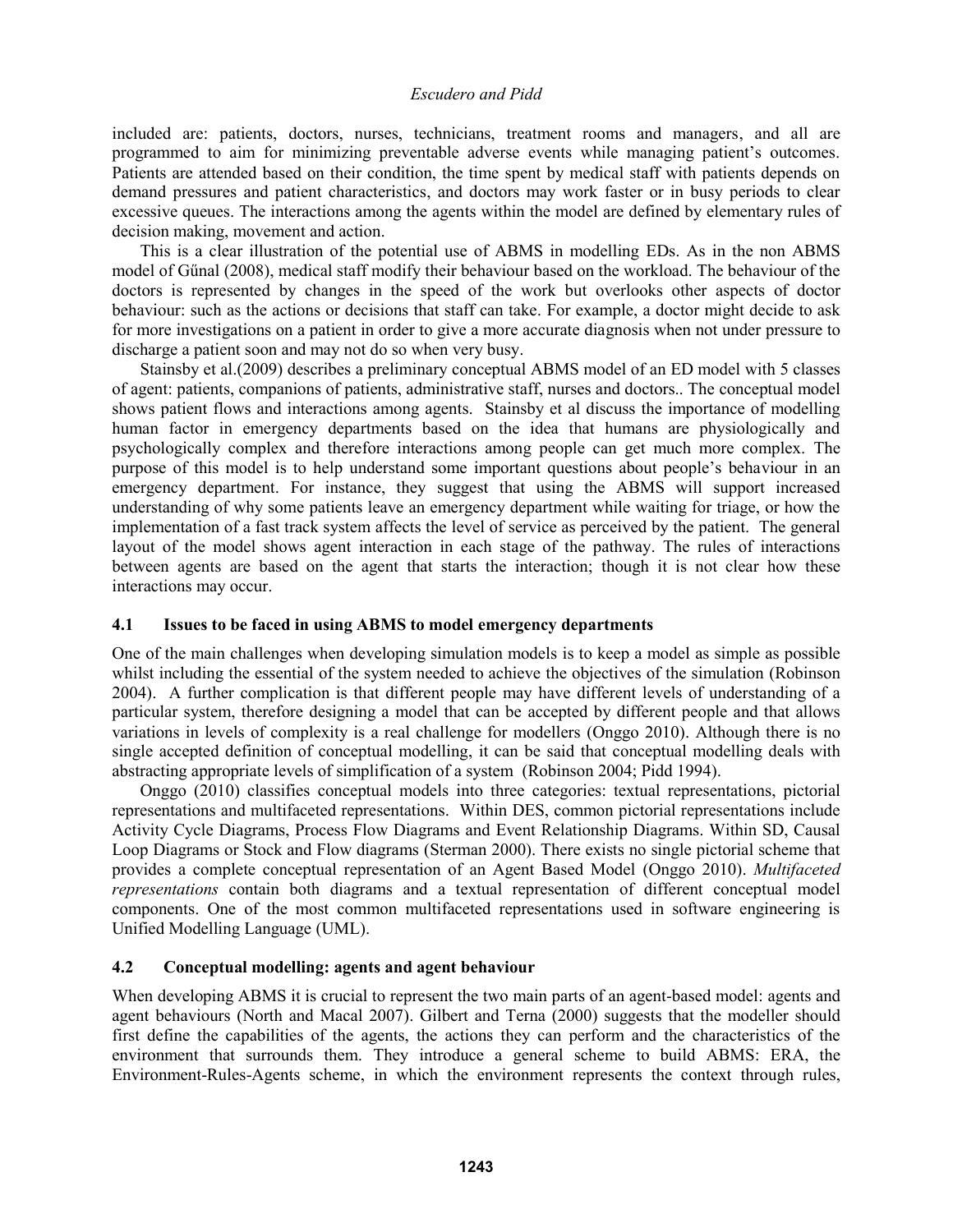general data and the agents. Agent behaviour is defined by two types of rules: master rules that represent the cognition of the agent called, and maker rules that modify the master rules.

The ERA scheme can be applied to represent a general ABMS of an ED in which the main actors may be patients, nurses, doctors and managers, each with basic tasks to perform. Patients arrive at the department and can stay or leave, most likely based on their own preferences or conditions. Those who decide to stay may need to wait at any point of the process if the for their service are not yet correct. Patients also engage in diverse activities, some of which involve other patients and many of which involve clinicians and department resources. Nurses triage patients and that triage depends on the condition of the patients, and may need to be present during treatment, assessment or reassessment. As with doctors, nurses may need to multi-task, seeing multiple patients at the same time. Doctors assess, treat and reassess patients, if necessary and these tasks may depend on factors such as: patient condition, time of the day, patient's time in the system, internal regulations and standards imposed by the department and personal attitudes. Therefore when doctor is choosing a patient to asses may consider not only the clinical priorities of patients but these other factors too. As with nurses, doctors may switch between patients to see multiple patients simultaneously.

#### **4.3 Conceptual modelling: ABMS implementation**

The context contains the different agents which interact to each other using the environment: for example Patients, Nurses, Doctors and the Department (which plays the role of manager). Each agent has simple rules of behaviour. For instance, a particular doctor may choose a patient based on a set of specific master rules based on the condition of the patient and the time spent by that patient within the department. However, that doctor can adapt or learn from the system and modify those rules using a set of maker rules. Figure 2 shows a simple ERA scheme for an Emergency Department model.



Figure 2: ERA scheme for an Emergency Department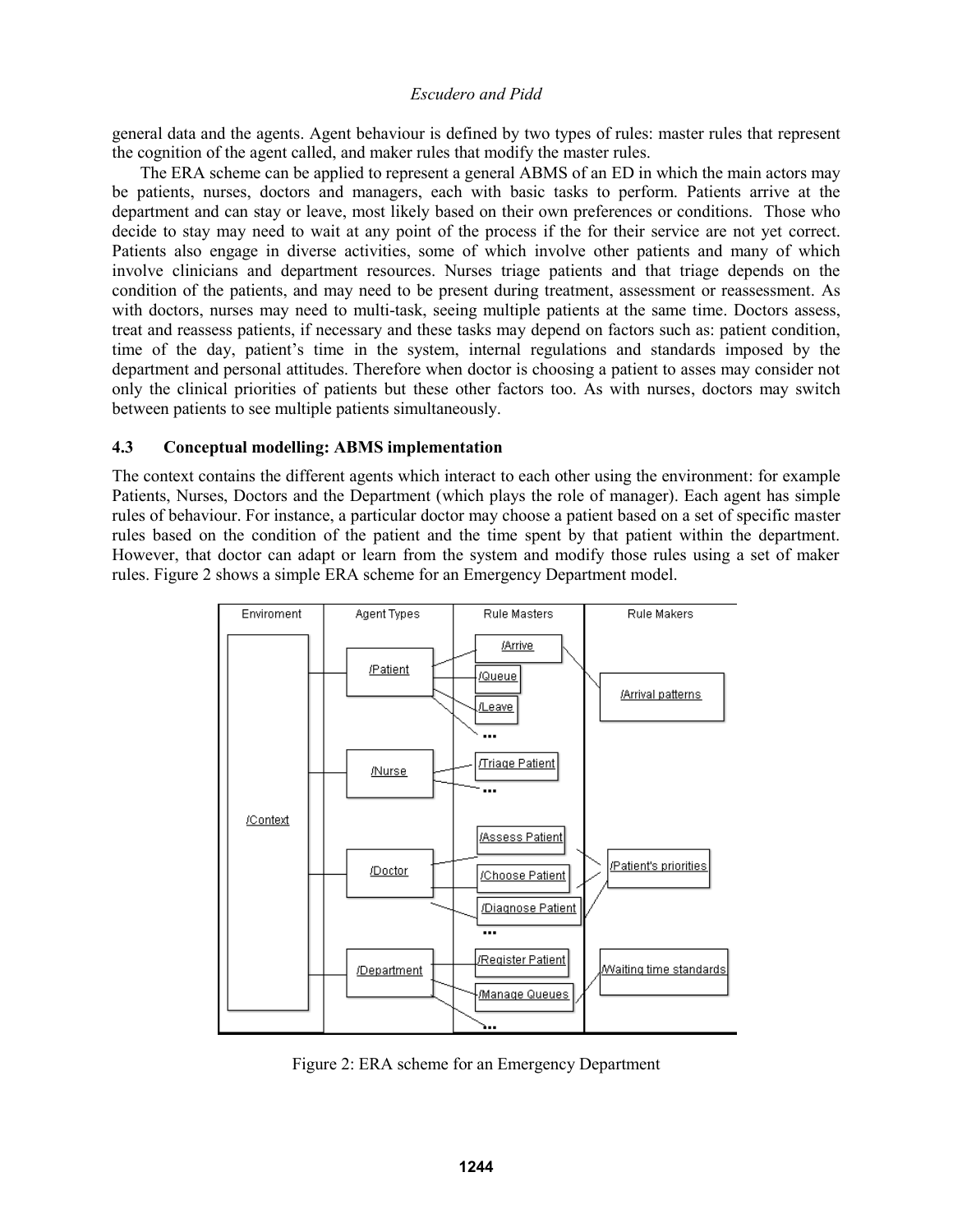Once the agents and their behaviour are defined, it is necessary to develop a model detailed conceptual representation that can form the basis for model coding. ABMS are usually implemented in an object-oriented platform, for which UML is a generally accepted form of conceptual representation. (Bauer and Odell 2005). An advantages of using UML in modelling is that its symbols facilitate the verification and validation process, moreover the use of an internationally standardized language can elicit common understanding among different stakeholders (Martin et al. 2011).

UML 2.0 includes thirteen types of diagrams to represent static application structure, behaviour and interactions (Onggo 2010) of which Use Case Diagrams, State Diagrams, Activity Diagrams, Class Diagrams, and Object Diagrams appears useful in ABMS (North and Macal 2007). Onggo (2010) suggests, in addition, that Sequence Diagrams and Collaboration Diagrams can be also used to represent interactions of the model.

Use Case Diagrams provide a specification of actions that agents can perform with outside actors (Odell, Van Dyke Parunak, and Bauer 2001) as shown in Figure 3.



Figure 3: Example of a Use Case Diagram for an Emergency Department

A Class Diagram can be used to specify the available properties and potential behaviours of agents. This static structure, shows inheritance sources or super-classes. In this example there is a single superclass called *GenericAgent* that possesses general characteristics and methods that are inherited by the subclasses: *PatientAgent, Doctor, Nurse and Department*. Those sub-classes also have their own properties and methods (See Figure 4).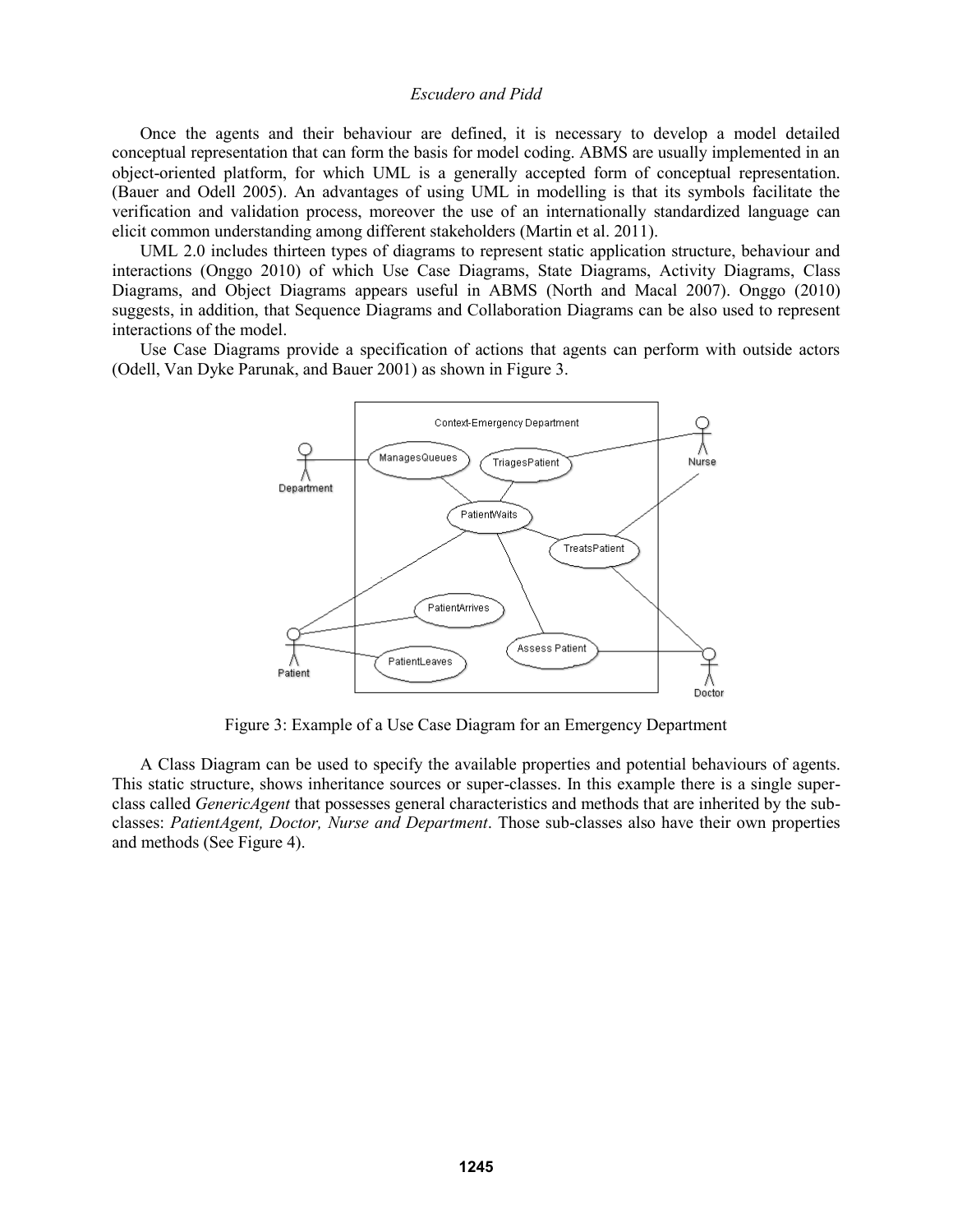

Figure 4: Example of a Class Diagram for an Emergency Department

## **5 CONCLUSIONS**

It seems that there is considerable scope for the use of agent-based simulation approaches in healthcare system modelling, though there are very few reports of its use. Such models sit between the detail that is possible in a discrete event simulation and the broader treatment of system dynamics models. This paper has provided a general description of the possible potential of ABMS in healthcare, linking this to different modes of model use. Given the importance of human interaction and intention in emergency care, there is an opportunity for people skilled in agent-based modelling and simulation to make a contribution towards its improvement.

As with all approaches to computer simulation, before descending into model coding, it seems important to dwell on the conceptualisation of a model, though there is, as yet, no widely agreed approach to this for ABMS. As shown here, UML-based multi-facetted representations have much to commend them, given the somewhat complex interactions and behaviours to be represented in an ABS model and the need to link agent classes to their behaviours, whilst maintaining a conceptual distinction between the agents and their behaviours..

AMBS software support is continually improving, ranging from simple systems such as NetLogo and fully configured toolkits such as Repast Simphony. The latter includes some tools to support graphical model building, but these are nowhere near the level of sophistication and ease of use enjoyed by developers of discrete event and system dynamics simulations.

This suggests that more widespread use of agent-based approaches in healthcare system simulation will depend on the development of better and more widely adopted conceptualisation and implementation tools. It will also depend on the availability of trained modellers, though it seems likely that this will in turn depend, in part at least, on developments in conceptualisation and implementation.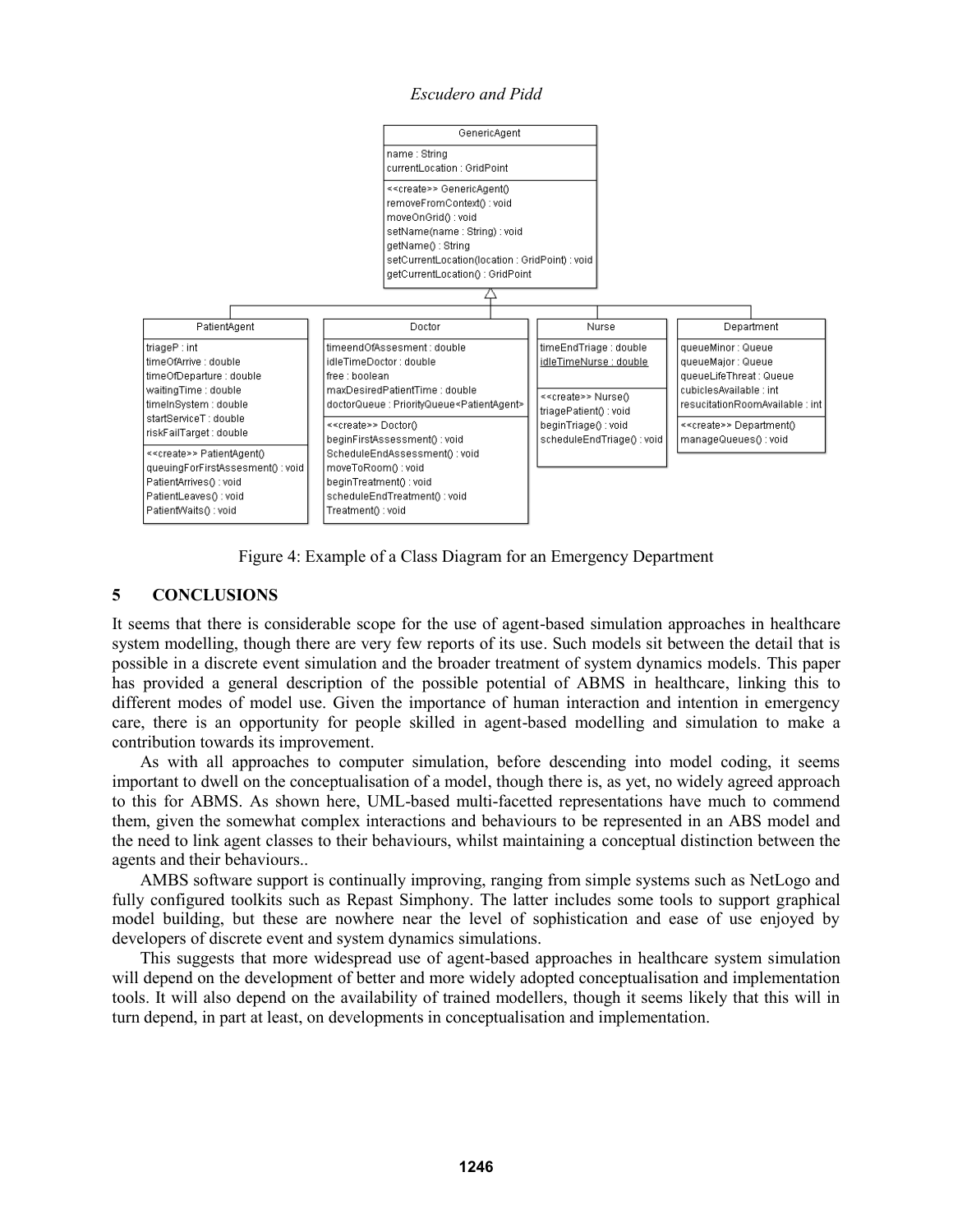#### **REFERENCES**

- Baines, T, S Mason, PO Siebers, and J Ladbrook. 2004. "Humans: the missing link in manufacturing simulation?" *Simulation Modelling Practice and Theory* no. 12 (7-8):515-526.
- Bauer, B., and J. Odell. 2005. "UML 2.0 and agents: how to build agent-based systems with the new UML standard." *Engineering applications of artificial intelligence* no. 18 (2):141-157.
- Bayer, S., M. Köberle-Gaiser, and J. Barlow. 2007. "Planning for Adaptability in Healthcare Infrastructure." Paper presented at *The 25th International System Dynamics Conference*, System Dynamics Society, at Boston, USA.
- Becker, J., B. Niehaves, and K. Klose. 2005. "A framework for epistemological perspectives on simulation." *Journal of Artificial Societies and Social Simulation* no. 8 (4):1.
- Bonabeau, E. 2002. "Agent-based modeling: Methods and techniques for simulating human systems." *Proceedings of the National Academy of Sciences of the United States of America* no. 99 (Suppl 3):7280.
- Borshcev, A. , and A. Filippov. 2004. "From System Dynamics and Discrete Event to Practical Agent Based Modeling: Reason, Techniques, Tools." Paper presented at *The 22nd International Conference of the System Dynamics Society*, July 25 – 29, 2004, at Oxford, England.
- Brailsford, S, and P Harper. 2008. "OR in Health." *European Journal of Operational Research* no. 185 (3):901-904.
- Brailsford, S, and B Schmidt. 2003. "Towards incorporating human behaviour in models of health care systems: an approach using discrete event simulation." *European Journal of Operational Research* no. 150 (1):19-31.
- Brailsford, S. 2007. "Tutorial: Advances and Challenges in Healthcare Simulation Modelling." In *Proceedings of the 2007 Winter Simulation Conference*, edited by Scott J. Mason, Raymond R. Hill, Lars Mönch, Oliver Rose, Thomas Jefferson and John W. Fowler, 1436-1448. Piscataway, New Jersey: Institute of Electrical and Electronics Engineers.
- Brailsford, S., V. Lattimer, P. Tarnaras, and C. Turnbull. 2004. "Emergency and On-Demand Health Care: Modelling a Large Complex System." *Journal of the Operational Research Society* no. 55  $(1):34-42.$
- Castle, C. and A. Crooks. 2006. "Principles and concepts of agent-based modelling for developing geospatial simulations." Centre for Advanced Spatial Analysis, University College London, September 2006.
- Davies, R, S Brailsford, P Roderick, C Canning, and D Crabbe. 2000. "Using simulation modelling for evaluating screening services for diabetic retinopathy." *Journal of the Operational Research Society* no. 51 (4):476-484.
- De Vries, T., and R. Beekman. 1998. "Applying simple dynamic modelling for decision support in planning regional health care." *European Journal of Operational Research* no. 105:277-284.
- Ferber, J. 1998. *Multi-agent systems: an introduction to distributed artificial intelligence*: Addison-Wesley.
- Fone, D, S Hollinghurst, M Temple, A Round, N Lester, A Weightman, K Roberts, E Coyle, G Bevan, and S Palmer. 2003. "Systematic review of the use and value of computer simulation modelling in population health and health care delivery." *Journal of Public Health*, 25 (4):325.
- Garnett, J. , and T. Bedford. 2004. "Towards a hybrid modelling system of human performance." Paper presented at the *UK Operational Research Society Simulation Workshop (SW2004)*, at Hornton Grange, Birmingham, UK. 23-24th March 2004.
- Gilbert, N, and P Terna. 2000. "How to build and use agent-based models in social science." *Mind & Society* no. 1 (1):57-72.
- Gonzales-Busto, B., and R. García. 1999. "Waitin Lists in Spanish Public Hospitals: A System Dinamics Approach." *System Dynamics Review* no. 15 (3):201-224.
- Gűnal, M. 2008. *Simulation Modelling for Understanding Performance in Healthcare*, Department of Management Science, Lancaster University, Lancaster.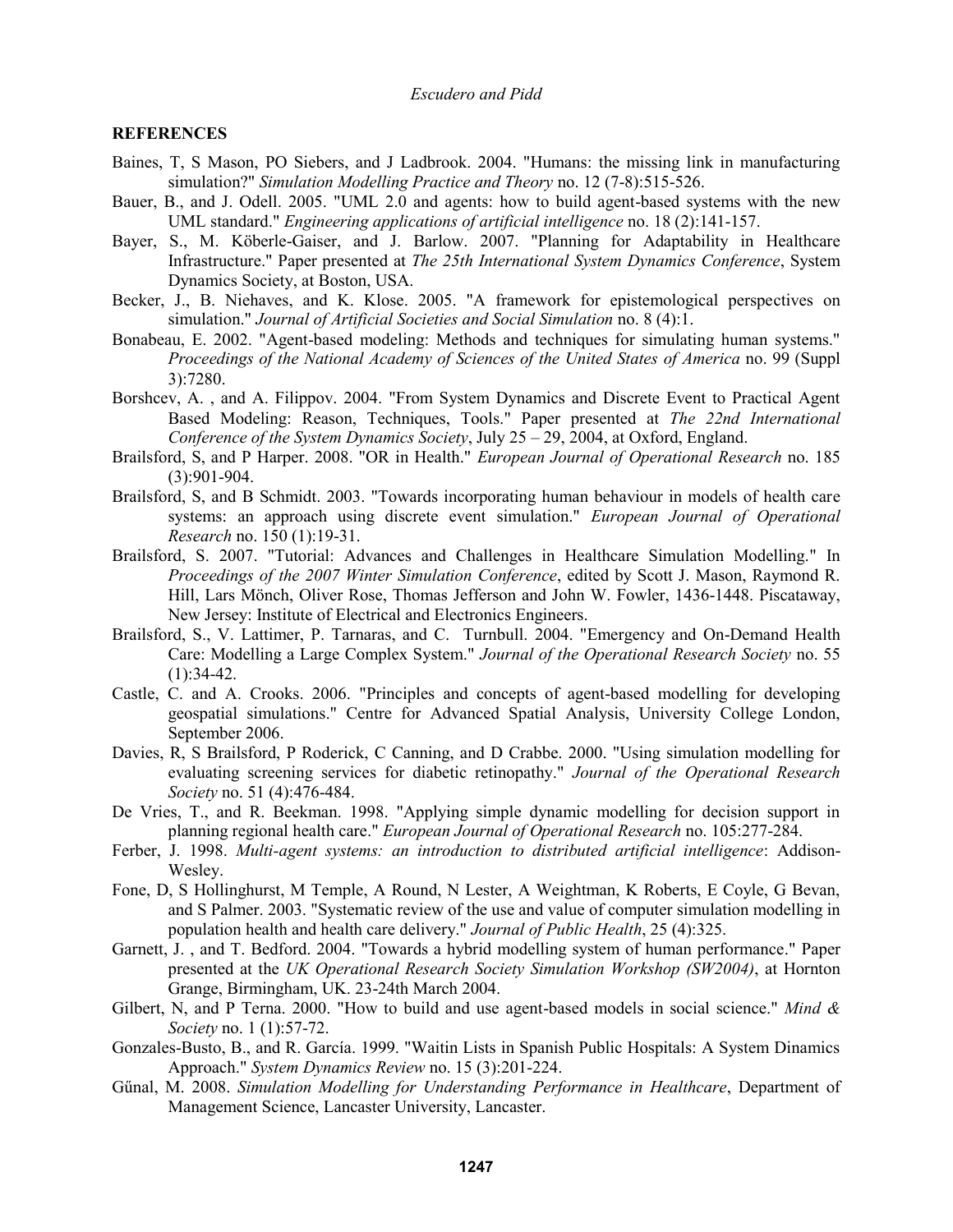- Gűnal, M., and M. Pidd. 2006. "Understanding Accident and Emergency Department Performance Using Simulation." In *Proceedings of the 2006 Winter Simulation Conference*, at Monterey, CA, edited by David Nicol, Richard Fujimoto, Barry Lawson, Jason Liu, Felipe Perrone and Fred Wieland, 446-452. Piscataway, New Jersey: Institute of Electrical and Electronics Engineers.
- Gűnal, M.M., and M. Pidd. 2005. "Simulation modelling for performance measurement in healthcare." In *Proceedings of the 2005 Winter Simulation Conference*, edited by M. E. Kuhl, N. M. Steiger, F. B. Armstrong, and J. A. Joines, 2663-2668. Piscataway, New Jersey: Institute of Electrical and Electronics Engineers, Inc.
- Heath, B., R. Hill, and F. Ciarallo. 2009. "A survey of agent-based modeling practices (january 1998 to july 2008)." *Journal of Artificial Societies and Social Simulation* no. 12 (4):9.
- Jun, JB, SH Jacobson, and JR Swisher. 1999. "Application of discrete-event simulation in health care clinics: A survey." *Journal of the Operational Research Society*:109-123.
- Kanagarajah, AK, PA Lindsay, AM Miller, and DW Parker. 2006. "An exploration into the uses of agentbased modeling to improve quality of health care." In *Proceedings of the 6th International Conference on Complex Systems*, at Boston, MA, Edited by A. Minai, D. Braha and Y. Bar-Yam, 10 p. The New England Complex Systems Institute.
- Koelling, P. , and M. Schwandt. 2005. "Health Systems: A Dynamic System Benefits from System Dynamics." In *Proceedings of the 2005 Winter Simulation Conference*, at Orlando, Fl, edited by M. E. Kuhl, N. M. Steiger, F. B. Armstrong, and J. A. Joines, 1321-1327. Piscataway, New Jersey: Institute of Electrical and Electronics Engineers, Inc.
- Kuljis, J, RJ Paul, and LK Stergioulas. 2007. "Can health care benefit from modeling and simulation methods in the same way as business and manufacturing has?" In *Proceedings of the 2007 Winter Simulation Conference*, at Washington, D.C., edited by S. G. Henderson, B. Biller, M.-H. Hsieh, J. Shortle, J. D. Tew and R. R. Barton, 1449-1453. Piscataway, New Jersey: Institute of Electrical and Electronics Engineers, Inc.
- Lane, D., J. Monefeldt, and V. Rosenhead. 2000. "Looking in the Wrong Place for Healthcare Improvements: A System Dynamics Study of an Accident and Emergency Department." *Journal of the Operational Research Society* no. 51 (5):518-531.
- Lattimer, V., S. Brailsford, J. Turnbull, P. Tarnaras, H. Smith, S. George, K. Gerard, and S. Mashlin-Prothero. 2004. "Reviewing emergency care systems I: insigths from system dynamics modelling." *Emergency Medicine Journal,* 21:685-691.
- Leischow, S., and B. Milstein. 2006. "Systems Thinking and Modeling for Public Health Practice." *American Journal of Public Health* no. 96 (3):403-405.
- Macal, CM, and MJ North. 2008. "Agent-based modeling and simulation: ABMS examples." In *Proceedings of the 2008 Winter Simulation Conference*, at Miami, Miami, FL, edited by S. J. Mason, R. R. Hill, L. Mönch, O. Rose, T. Jefferson and J. W. Fowler, 101-112. Piscataway, New Jersey: Institute of Electrical and Electronics Engineers, Inc.
- ———. 2010. "Tutorial on agent-based modelling and simulation." *Journal of Simulation* no. 4 (3):151- 162.
- Martin, M., R. Champion, L. Kinsman, and K. Masman. 2011. "Mapping patient flow in a regional Australian emergency department: A model driven approach." *International Emergency Nursing* no. 19 (2):75-85.
- Nikolai, C, and G Madey. 2009. "Tools of the trade: A survey of various agent based modeling platforms." *Journal of Artificial Societies and Social Simulation* no. 12 (2):2.
- North, M., N. Collier, and J. Vos. 2006. "Experiences creating three implementations of the repast agent modeling toolkit." *ACM Transactions on Modeling and Computer Simulation (TOMACS)* no. 16  $(1):1-25.$
- North, M., and C. Macal. 2007. *Managing Business Complexity: Discovering strategic solutions with Agent-Based Modeling and Simulation*. New York: Oxford University Press, Inc.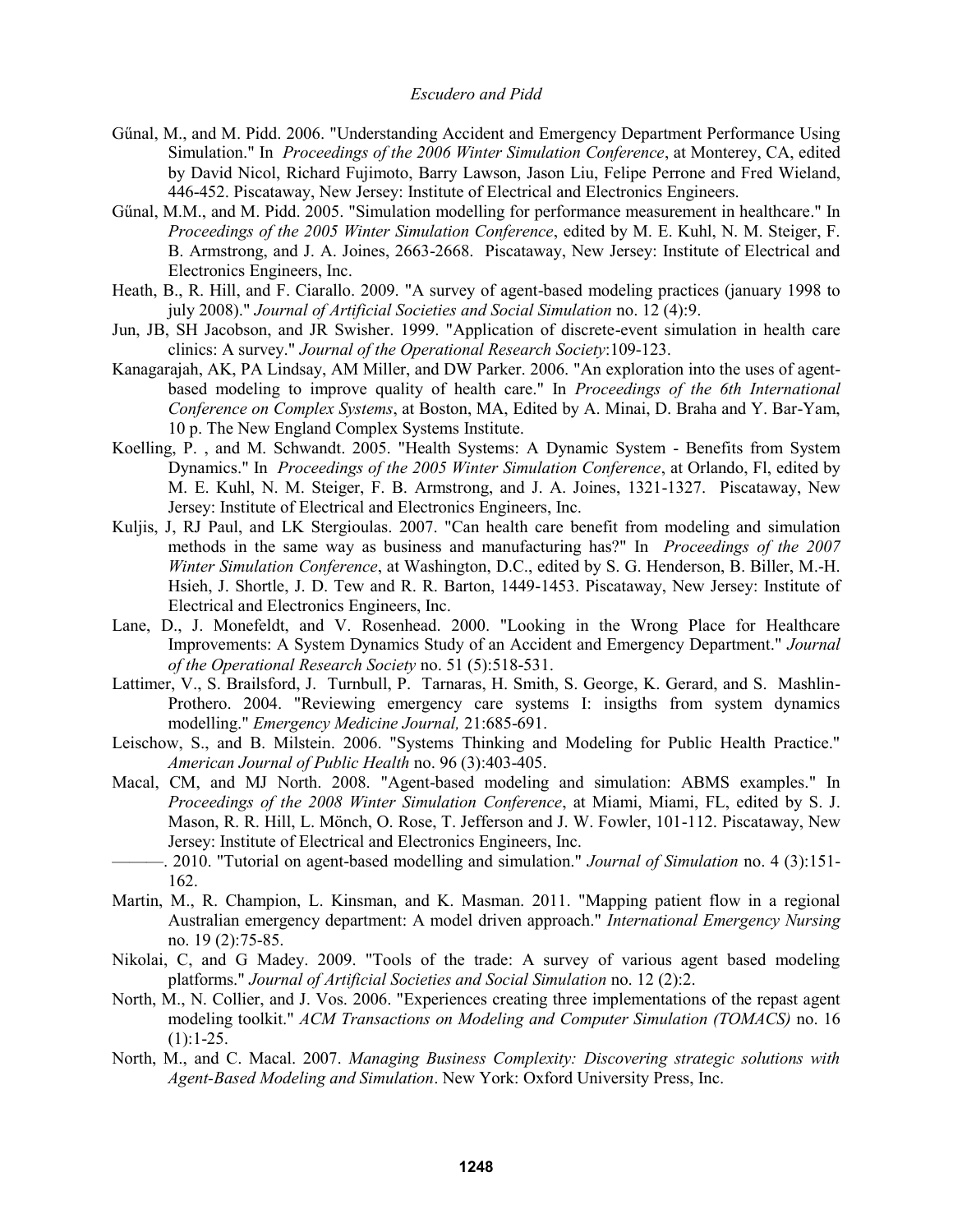- Odell, J., H. Van Dyke Parunak, and B. Bauer. 2001. Representing agent interaction protocols in UML." In *Agent-Oriented Software Engineering*, edited by P. Ciancarini and M. Wooldridge, 201-218. Springer.
- Onggo, S. 2010. "Methods for conceptual model representation." In *Conceptual Modelling for Discrete-Event Simulation*, edited by Brooks RJ, Robinson S, Kotiadis K and van der Zee D-J and Taylor and Francis. CRC Press.
- Pidd, M. 2009. *Tools for thinking: modelling in management science*. Third edition ed. Chippenhm, Wiltshire, UK: John Wiley & Sons Ltd.
- Pidd, Michael. 1994. "An introduction to computer simulation." In *Proceedings of the 1994 Winter Simulation Conference* at Orlando, Florida, United States, Edited by Deborah A. Sadowski, Andrew F. Seila, Jeffrey D. Tew and S. Manivannan, 7-14. Piscataway, New Jersey: Institute of Electrical and Electronics Engineers, Inc.
- Robinson, S. 2004. *Simulation: the practice of model development and use.*: John Wiley & Sons, Ltd.
- Royston, Geoff., A. Dost, J. Townshend, and H. Turner. 1999. "Using System Dynamics to help develop and implement policies and programmes in health care in England." *System Dynamics Review* no. 15 (3):293- 313.
- Sardiwal, S. 2007. "Conceptualization and formulation of a UK health and social care system using System Dynamics." In *Proceedings of the the 2007 System Dynamics Conference.*, July 29 – August 2, 2007, at Boston, Massachusetts, USA, Edited by J. Sterman. Curran Associates, Inc.
- Serenko, A, and B Detlor. 2002. "Agent toolkits: A general overview of the market and an assessment of instructor satisfaction with utilizing toolkits in the classroom." In *Working Paper 455*. Ontario, Canada: McMaster University.
- Shi, DF. 2008. *Determining the range of predictions for calibrated Agent-Based Simulation Models*. PhD thesis, Management Science, Lancaster University, Lancaster.
- Shi, DF, and RJ Brooks. 2010. "Determining The Range Of Predictions For Calibrated Agent-Based Simulation Models." In *Operational Research Society Simulation Workshop 2010*, 23-24 March 2010, at Worcestershire, England, Edited by, 17-22. Operational Research Society.
- Stainsby, H, M Taboada, and E Luque. 2009. "Towards an Agent-Based Simulation of Hospital Emergency Departments." Paper presented at the *2009 IEEE International Conference on Services Computing (SCC 2009)*, 21-25 September 2009, at Bangalore, India.
- Sterman, J. 2000. *Business Dynamics: Systems Thinking and Modeling for a Complex World*: McGraw-Hill
- Tan, J., H.J. Wen, and N. Awad. 2005. "Health Care and Services Delivery Systems as Complex Adaptive Systems." *Communications of the ACM*, 36-44.
- Van Ackere, A., and P. Smith. 1999. "Towards a macro model of National Health Service waiting lists." *System Dynamics Review* no. 15 (3):225-252.
- Van Dyke Parunak, H, R Savit, and RL Riolo. 1998. "Agent-based modeling vs. equation-based modeling: A case study and users' guide." In *Proceedings of Multi-agent systems and Agentbased Simulation (MABS'98)*, July 4-6, 1998, at Paris, France, edited by Jaime S.; Conte Sichman, Rosaria; Gilbert, Nigel 10-25. Springer.
- Wolstenholme, E. 1993. "A case Study in Community Care Using System Thinking." *The Journal of the Operational Research Society* no. 44 (9):925-934.

———. 1999. "A patient flow perspective of UK Health Services: Exploring the case for new "immediate care" initiatives." *System Dynamics Review* no. 15 (3):253-271.

Wooldridge, M.J. 2002. *An introduction to multiagent systems*: Wiley.